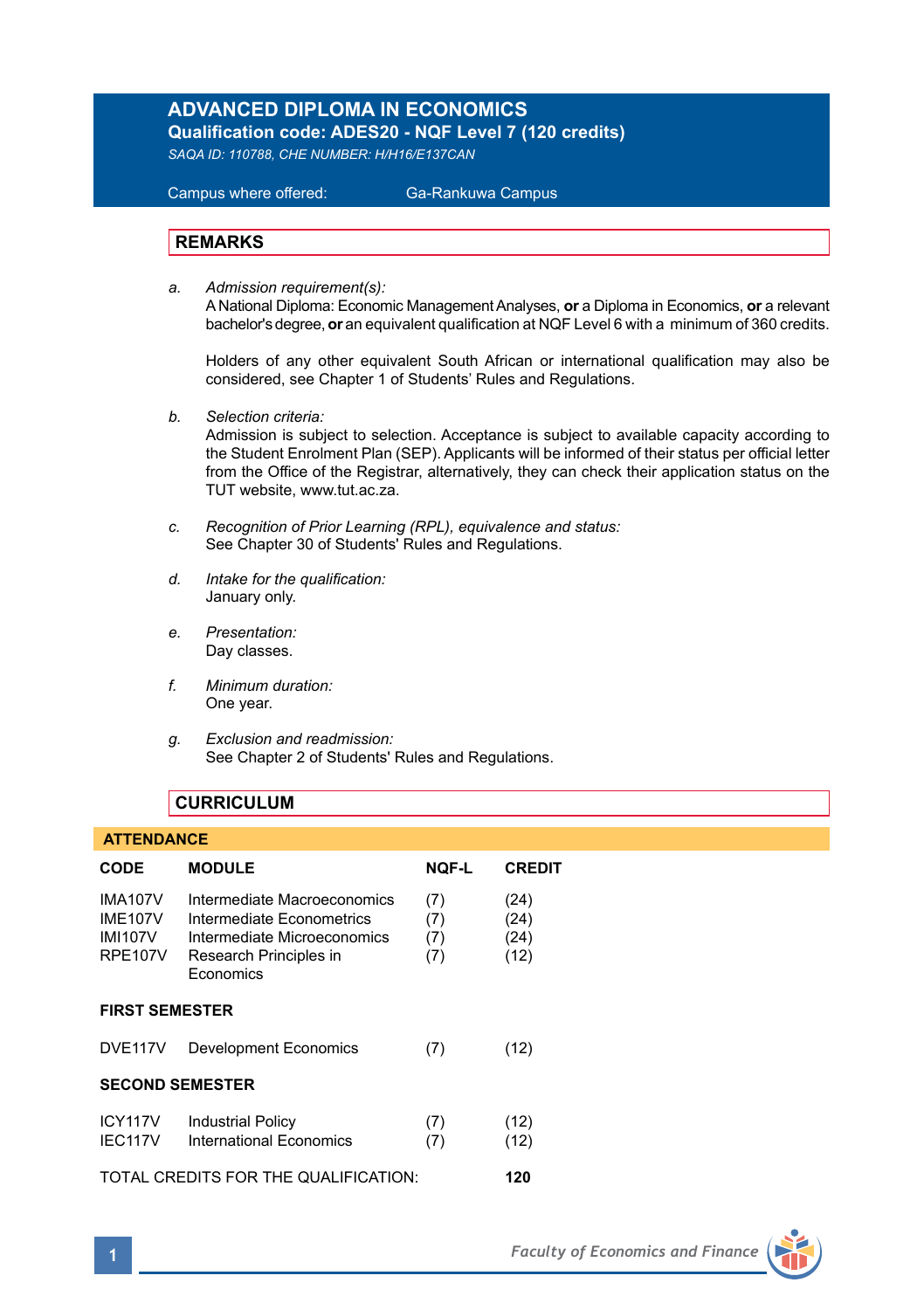# **MODULE INFORMATION (OVERVIEW OF SYLLABUS)**

The syllabus content is subject to change to accommodate industry changes. Please note that a more detailed syllabus is available at the Department or in the study guide that is applicable to a particular module. At time of publication, the syllabus content was defined as follows:

# **D**

### **DEVELOPMENT ECONOMICS (DVE117V) 1 X 3-HOUR PAPER** *(Module custodian: Department of Economics)*

This module presents how developing economies are transformed from stagnation to growth and from lowincome to high-income status and overcome problems of absolute poverty. Topics covered in this module include: the concept of economic development, comparative economic development issues, classic theories of economic growth and development, contemporary models of development and underdevelopment, poverty, inequality, and theory of human capital. (Total tuition time: not available)

### **I**

# **INDUSTRIAL POLICY (ICY117V) 1 X 3-HOUR PAPER**

## *(Module custodian: Department of Economics)*

This module covers economic analysis of industry structure and firm behaviour under various conditions of technology, competition, and organisation. This module applies microeconomic and econometric techniques to the study of firms as organisations, market structures, strategic interaction, market efficiency and industrial policy. (Total tuition time: not available)

## **INTERMEDIATE ECONOMETRICS (IME107V) 1 A 3-HOUR PAPER**

## *(Module custodian: Department of Economics)*

This module presents the intermediate level topics in econometrics. Topics covered in this module include: pooling cross sections across time (i.e. simple panel data methods), panel data methods, instrumental variables estimation and two-stage least squares, simultaneous equations models, limited dependent variable models and sample selection corrections, and time series topics. This module includes an appropriate work-integrated learning or simulation component using statistical software packages. (Total tuition time: not available)

# **INTERMEDIATE MACROECONOMICS (IMA107V) 1 X 3-HOUR PAPER**

# *(Module custodian: Department of Economics)*

This module presents the intermediate level macroeconomics theories and their applications using mathematical applications. Topics covered in this module include theory of expectations in the context of goods and financial markets, the functioning of goods, financial and foreign exchange markets in an open economy setup, as well as the application of fiscal and monetary policy in the context of developing countries. (Total tuition time: not available)

# **INTERMEDIATE MICROECONOMICS (IMI107V) 1 X 3-HOUR PAPER**

## *(Module custodian: Department of Economics)*

This module presents the intermediate level microeconomic theories and models that explain the behaviour of consumers, firms, and markets. Topics covered in this module include the theory of consumer choice, the theory of the firm, partial equilibrium, general equilibrium, imperfect competition, game theory, risk and uncertainty, and market imperfections, among others. (Total tuition time: not available)

# **INTERNATIONAL ECONOMICS (IEC117V)** 1 X 3-HOUR PAPER

## *(Module custodian: Department of Economics)*

The purpose of this module is to introduce students to the theories of international trade and trade policy. It further equips students with skills to analyse trade models that address issues like the reason why countries trade and who benefits from trade based on different trade models. The trade policy section deals with topics like the effects of trade barriers and the formation of international trade agreements. (Total tuition time: not available)